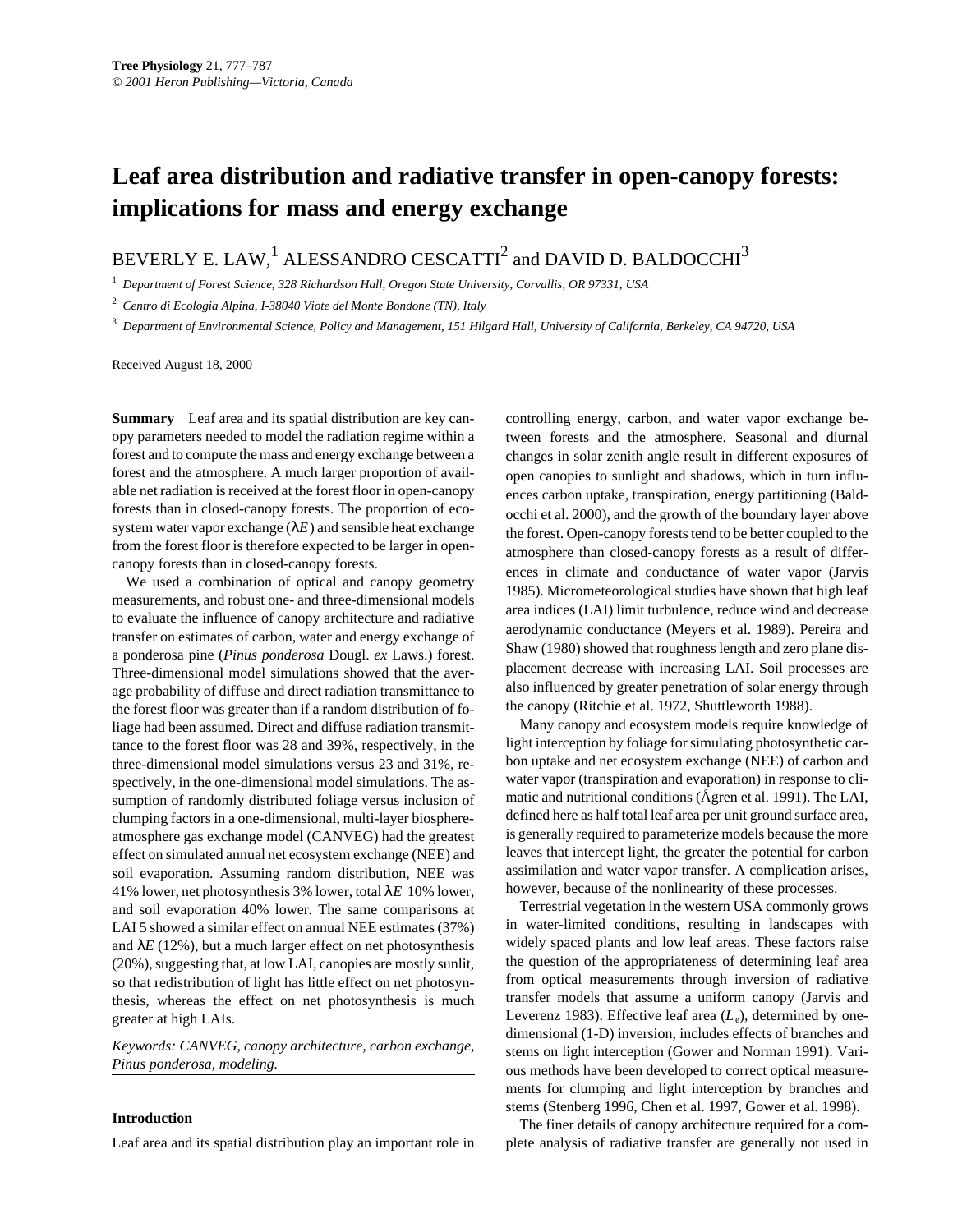broad-scale applications because of limited data and the necessity for simplifying assumptions. Nonetheless, multi-layered stands and open canopies require more detailed information on the spatial distribution of leaf area than stands with a simple architecture (Williams et al. 1996). To take account of all the ramifications of variation in canopy architecture, threedimensional (3-D) radiative models have been developed (Norman and Welles 1983, Cescatti 1997*a*). These models require an accurate description of the canopy architecture in terms of tree position, crown shapes and the amount and spatial distribution of leaf area in the single crown envelopes. One approach is to use a 3-D model to parameterize a 1-D process model by "spreading" the more realistic leaf area estimate across the landscape.

For several years, we have conducted eddy covariance and ecological measurements of carbon and water vapor exchange in a ponderosa pine (*Pinus ponderosa* Dougl. *ex* Laws.) forest in east-central Oregon (Law et al. 1999*a*). These forests have relatively discontinuous canopies with low leaf areas, and experience drought during the summer. In this study, we first obtained optical and canopy geometry measurements, then applied a 3-D model (Cescatti 1997*a*) to compare the implications of various simplifying assumptions: homogeneous or discontinuous canopies, and the effect of needle and shoot clumping. From the analysis, we sought possible simplifications applicable with the 1-D, multi-layer model, CANVEG (Baldocchi 1997). This allowed us to investigate the influences of clumping and leaf area index on estimates of carbon, water and energy exchange in the ponderosa pine forest.

## **Materials and methods**

#### *Site description*

Most measurements were made during the summer of 1997 in a ponderosa pine (*Pinus ponderosa*) forest located in a Research Natural Area in the Metolius River basin (44°30′ N, 121°37′ W, elevation 940 m, 1% slope) east of the Cascade Mountains in Oregon. The forest grows in a region subject to warm dry summers and cold wet winters. Based on data from 45 plots (8-m radius), about 48% of the area is mixed young and old trees, 27% is open stands of old trees (~250 years old, 34 m in height), and 25% is denser patches of younger trees (~45 years old, 10 m in height; Law et al. 1999*a*). Mean characteristics of trees on the study plot are shown in Table 1.

Ponderosa pine needles are long (18 to 20 cm), three per fascicle, and clustered at the outer 20 to 50 cm of shoots. At our research site foliage is retained for 3 to 4 years. Older trees are free of branches on the lower two-thirds of the stems, and have crowns that are conical or almost flat-topped. In 1996 and 1997, bud break occurred in mid-May, and full needle expansion occured in mid-August during the summer drought. Mean tree spacing across the site is 10 m. The understory is sparse with patches of bitterbrush (*Purshia tridentata* (Pursh) DC) and bracken fern (*Pteridium aquilinum* (L.) Kuhn), and groundcover of strawberry (*Fragaria vesca* L.).

Table 1. Means and standard errors (in parenthesis) of estimates for the  $100 \times 100$ -m plot.

| Variable                                  | Young     | Old       |
|-------------------------------------------|-----------|-----------|
| Trees ha $^{-1}$                          | 553       | 45        |
| Tree height (m)                           | 10(0.2)   | 34(0.8)   |
| Mean crown depth (m)                      | 5(0.1)    | 24(1.3)   |
| Mean crown ratio                          | 0.52      | 0.70      |
| Mean stem diameter at 1.4 m (cm)          | 11(0.2)   | 69(3)     |
| Mean crown radius (m)                     | 1.5(0.1)  | 5(0.3)    |
| Mean SLA $\text{(cm}^2 \text{ g}^{-1})^1$ | 36.8(0.7) | 38.7(1.5) |
|                                           |           |           |

<sup>1</sup> Specific leaf area (SLA) was calculated as half total needle surface area (sampled in May).

## *Flux measurements*

We used the eddy covariance method to make continuous flux measurements on a tower 14-m above the canopy and 2-m above ground to determine half-hourly sensible and latent heat fluxes  $(\lambda E,$  evaporation from surfaces and transpiration), and CO2 fluxes in 1996 and 1997. Details on the instrumentation, flux corrections and calculations were reported by Law et al. (1999*a*, 1999*b*) and Anthoni et al. (1999).

#### *Optical measurements*

A  $100 \times 100$ -m<sup>2</sup> plot was established about 100 m from the eddy flux tower. Optical measurements were made with an LAI-2000 (Li-Cor, Lincoln, NE) in September after full needle expansion under diffuse light at 5-m grid points. The LAI-2000 was held above the operator's head. We did not use a view restrictor. A second LAI-2000 was located as a reference on top of the flux tower above the canopy. The instruments were synchronized and calibrated to one another before the measurements.

Photosynthetically active radiation and net radiation were measured 1.5 m above ground with a quantum sensor (Li-Cor Model LI-190S) and a net radiometer (Model 6, REBS, Seattle, WA) mounted on an automated tram system that traversed 36 m horizontally. Measurements were recorded every millimeter. The tram traveled east and west over the northern portion of the  $10,000 \text{ m}^2$  plot. Measurements were made from Days 189 to 205 in July 1996.

#### *Tree dimension measurements*

For each tree on a  $70 \times 100 \text{ m}^2$  plot nested within the 10,000-m<sup>2</sup> plot, we measured tree location  $(x \text{ and } y \text{ coordi})$ nates) and diameter at breast height (DBH at 1.4 m). For trees with a DBH greater than 7 cm, we measured total height, height to the base of live crown, and height and radius of the widest portion of the crown in two to four directions. The locations of plot corners and the tram were measured with a global positioning system (Trimble Navigation Limited, Sunnyvale, CA), and differentially corrected with data from the base station at Portland, OR.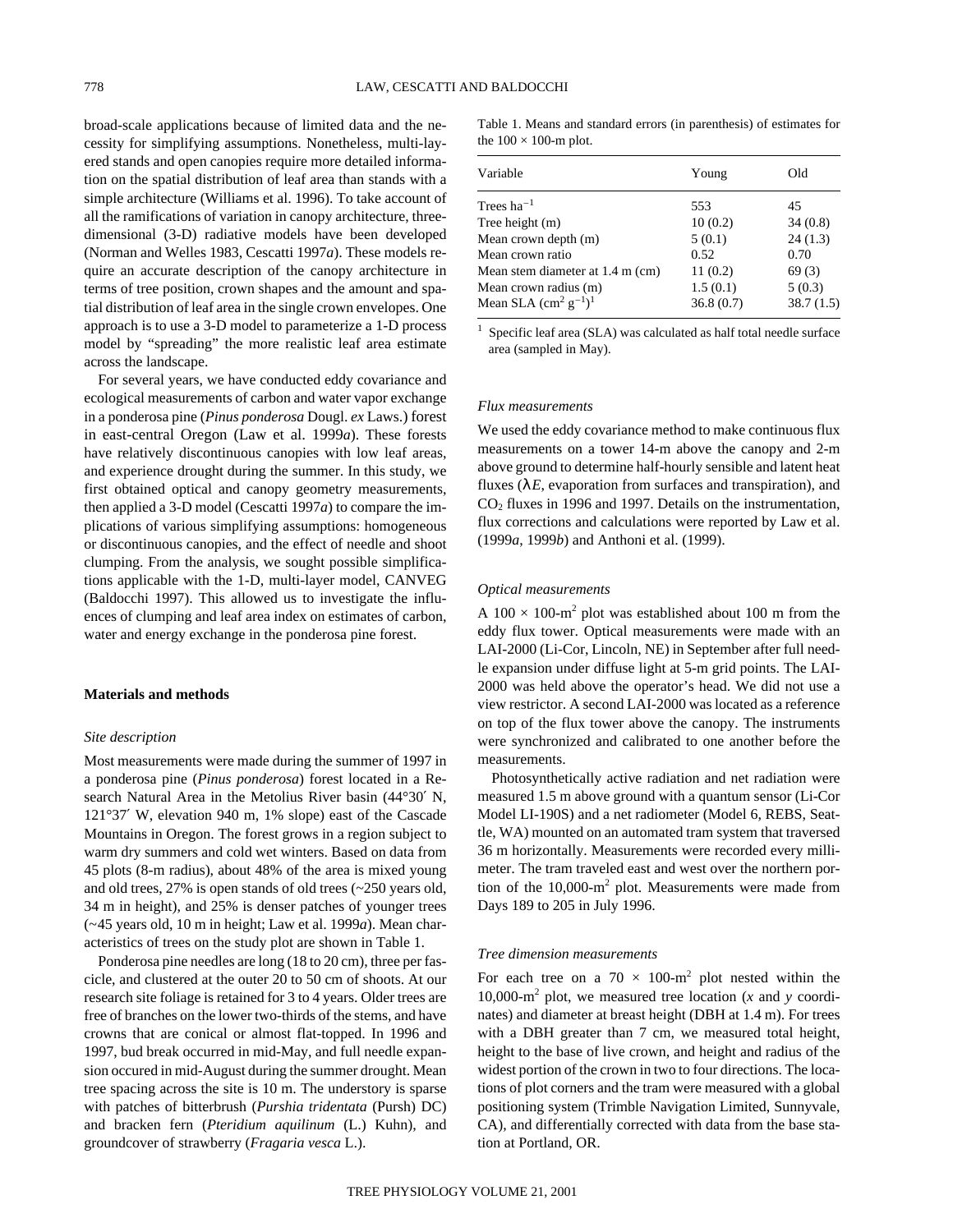#### *Needle clumping measurements*

To estimate clumping of needles within shoots, we measured needle surface area and shoot silhouette area of 10 shoots obtained from the mid-canopy of five young and five old trees in September 1997. In May 1999, we collected shoots from the lower, mid- and upper canopy on one old and one young tree. For the September data, we measured shoot silhouette area (*A*p) with a video camera-computer system (AgVision, Decagon Devices, Inc., Pullman, WA), with the shoot held horizontally, rotating the shoot for three projections (0, 45 and 90°; Chen 1996). For the May data, we used a Nikon camera (Nikon Corp., Tokyo, Japan) with a 400-mm lens and black and white slide film, and rotated the shoot on a tripod mount for three projections and four azimuths (0, 30, 60, 90), with back-lighting from a light table. Projections were repeated with a black ball of known dimensions for calibrating shoot silhouette area in image processing. The image processing to determine silhouette area was performed in Adobe Photoshop (Version 5.0, Adobe Systems, Inc., San Jose, CA) and ImageTool (Version 2.0, University of Texas Health Science Center, San Antonio, TX).

Total surface area of the needles on a shoot was determined from the product of specific leaf area ( $SLA = cm<sup>2</sup>$  total needle surface area  $g^{-1}$  dry weight) of a subsample of needles in each age class and the mass of needles, in each age class.

#### *LAI from 1-D model inversion*

The below- and above-canopy LAI-2000 measurements were merged using the Li-Cor LAI-2000 program (c2000.exe) to calculate effective LAI. All five rings were used in the calculations. The LAI-2000 software is based on the inversion of a 1-D model of light interception, and provides an estimate of effective leaf area (*L*<sub>e</sub>).

## *LAI corrected for clumping and wood interception*

The LAI-2000 measurements were corrected for clumping and interception of incident light by supporting branches and stems as described by Chen (1996):

$$
L_{\text{hc}} = (1 - \alpha) L_{\text{e}} \gamma_{\text{E}} / \Omega_{\text{E}}, \tag{1}
$$

where  $L_{hc}$  is half-total surface area per  $m^2$  ground corrected for clumping at the needle and shoot scales and wood interception;  $\gamma_E$  is needle-to-shoot area ratio for foliage clumping within the shoot;  $\Omega_E$  is element clumping index that quantifies the effect of foliage clumping at scales larger than the shoot; and  $\alpha$  is woody-to-total area ratio ( $\alpha = W / (L_e \gamma_E / \Omega_E)$ ), where *W* is wood surface area index (half-total wood surface area m–2 ground, including branches (*B*) and stems (*S*)). This approach assumes that woody materials have a spatial distribution similar to foliage, and may result in a small error in the LAI estimates (Chen et al. 1998).

To determine stem area for *W*, we used the 7,000-m<sup>2</sup> plot measurements of tree diameter and height, and a taper equation developed at the site (Steve Garmon, Oregon State University, Corvallis, OR; unpublished data). For each tree, we calculated half-surface area of a cylinder from the ground to dbh, the frustum of a cone for four segments of equal height, and a cone for the treetop (sixth segment). We also used the FOREST model and tree dimension data from the 7,000-m2 plot to calculate half-stem area per unit ground area. For branch area, we used an allometric equation developed at a nearby ponderosa pine site to estimate branch biomass per m<sup>2</sup> ground (Gholz 1982), and our site measurements of sapwood density of wood cores  $(0.407 \text{ g cm}^{-3})$  to calculate branch volume per  $m<sup>2</sup>$  ground. This was converted to half-branch area from the mean branch radius in the two diameter classes  $(0-30 \text{ cm}, > 30 \text{ cm}).$ 

We determined  $\Omega$ <sub>E</sub> by inversion of the 3-D model. The needle-to-shoot area ratio was calculated from:

$$
\gamma_{\rm E} = A_{\rm tn} / 4 \overline{A}_{\rm p},\tag{2}
$$

where  $A_{\text{tn}}$  is total needle surface area on a shoot, and  $A_{\text{p}}$  is mean projected shoot silhouette area (Stenberg 1996).

## *Leaf area, canopy architecture, and radiation regime from 3-D modeling*

Spatially explicit LAI-2000 measurements were coupled with a 3-D canopy model (FOREST; Cescatti 1997*a*) that reproduces stand geometry by accounting for position and crown shape of single trees on the plot. The crown model allows the description of highly asymmetric crown shapes and of bending trees as they typically appear in natural forests. The crown of each tree was stratified into three nested layers that present different densities of branch and leaf area. The probabilities of penetration of direct and diffuse radiation were modeled separately with a Markov model (Nilson 1971). Diffuse radiation resulting from scattering was estimated by the adding method (Norman and Jarvis 1975).

Given the coordinates of the sampling points, the model generates a hemispherical view of the canopy as seen from the LAI-2000 (Cescatti 1997*b*), and assuming a certain value of leaf area density (LAD) in the crowns, it predicts canopy transmittance for the five rings of the LAI-2000 sensor. To avoid the edge effect, only the LAI-2000 sampling points well within the experimental plot were used in the inversion. Furthermore, only the values of canopy transmittance in the three intermediate rings (2, 3 and 4) were used. The inner LAI-2000 ring (1) was excluded because measurements by this ring are too sensitive to the sensor position with respect to the crown projections and are therefore affected by errors in the description of the stand geometry. The external ring (5) was excluded because measurements of canopy transmittance in this ring are significantly increased by scattered radiation.

Leaf area was estimated by changing the LAD in the crown layers iteratively to minimize the square error between the model prediction and the LAI-2000-measured transmittance according to the Quasi-Newton algorithm. The value of LAD that minimized the sum of square errors was used to calculate leaf area of each tree and the stand. This estimate of leaf area is already corrected for the effect of leaf clumping at the crown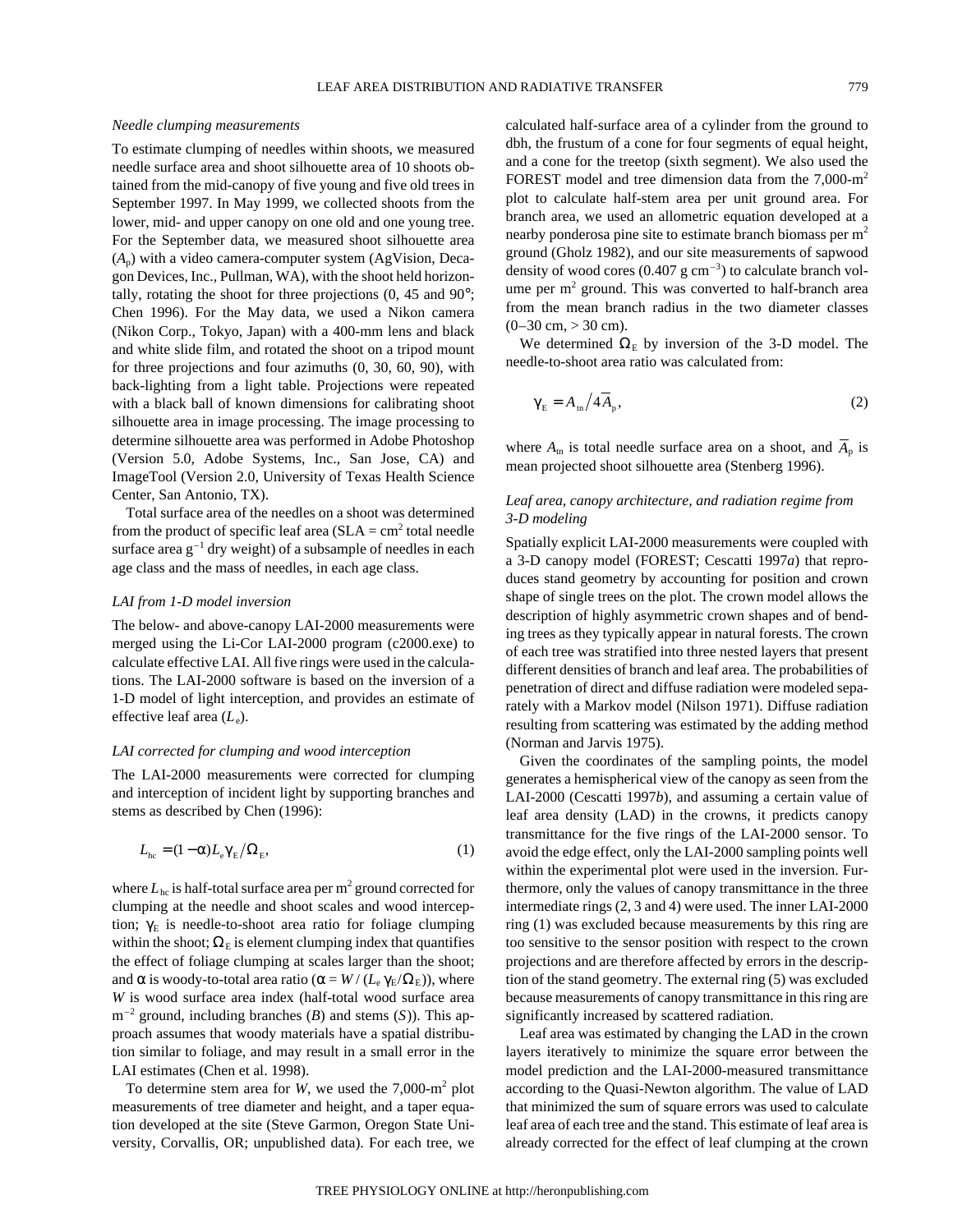level and stem area. We applied  $\gamma_E$  and *B* to obtain the final estimate of leaf area  $(L_{3-D})$ , which was used as input to the CANVEG model (Figure 1):

$$
L_{3-D} = (L_{\rm e} - B)\gamma_{\rm E}.\tag{3}
$$

Stand architecture was modeled based on two assumptions about canopy heterogeneity in horizontal space: (1) that the canopy is homogeneous horizontally and has a stand average vertical profile; and (2) that the canopy is heterogeneous based on crown envelopes at the observed spatial location. The effect of different canopy architectures on the radiative regime was evaluated separately for direct (*D*) and diffuse (*d*) radiative fields.

The probability of non-interception of beam radiation passing through a canopy was computed in the model with the Beer-Lambert equation and the beam paths in the crown array (Nilson 1992). The beam path length and the LAD along the path in each crown were computed with an angular resolution of 1° for the upper hemisphere (360° by 90° directions). A complete description and validation of the light interception model is reported in Cescatti (1997*a*, 1997*b*).

The 3-D model of the canopy was used to describe the radiative regime of the forest during the growing season (Days 135–287). Half-hourly values of global and PAR radiation measured above the canopy in 1996 were used as input fluxes. The model computed canopy transmittance to *D* and *d* separately, with a time step of 0.01 h for the growing season at each node of a 3-D grid (31 nodes north, 46 east, 25 altitude) of 35,650 points with 2-m spacing. The mean and standard deviation of transmittance at the 25 heights were computed separately for the nodes inside and outside the tree crowns.

## *Mass and energy transfer modeling*

The CANVEG model is a 1-D, multi-layer biosphere–atmosphere gas exchange model that has coupled micrometeorological and physiological modules (Baldocchi 1997). The micrometeorological model computes leaf and soil energy exchange, turbulent transfer, carbon and water vapor profiles and radiative transfer through the canopy. The radiative transfer computations provide probabilities of sunlit and shaded leaves for calculations of photosynthesis, leaf energy balance, and turbulent transfer of  $CO<sub>2</sub>$ , water vapor and sensible heat.



Figure 1. Schematic of FOREST and CANVEG model inputs and outputs, and linkage through FOREST estimates of effective leaf area  $(L<sub>3-D</sub>)$  and clumping index at scales larger than shoots ( $\Omega<sub>E</sub>$ ). Abbreviations:  $\gamma_E$  = needle-to-shoot area ratio for clumping within shoot;  $\lambda E$  = ecosystem water vapor exchange; NEE = net ecosystem exchange; and GEP = gross ecosystem productivity.

The physiological module computes leaf photosynthesis, stomatal conductance, transpiration, respiration by foliage and woody tissue, and soil  $CO<sub>2</sub>$  flux (respiration by roots and microbes). Stomatal conductance was calculated as a function of assimilation, relative humidity and  $CO<sub>2</sub>$  concentration at the leaf surface (Collatz et al. 1991). The  $CO<sub>2</sub>$  and water vapor diffusive source strength are modeled from LAD with respect to height, concentration difference between the air outside the laminar boundary layer of leaves and within stomata, boundary layer resistance to molecular diffusion, stomatal resistance and air density. The change in concentration summed over the canopy layers is combined with soil fluxes to estimate wholeecosystem  $CO<sub>2</sub>$  and  $\lambda E$  fluxes. Details of model computations are described in Baldocchi (1997), model inputs are shown in Table 2, and a schematic of the linkage between FOREST and CANVEG is shown in Figure 1.

The clumping corrections appear in several computations in the radiative transfer module, including a Markov model (Myneni et al. 1989) for the probability of diffuse and direct beam penetration, and layer transmission and reflectance computations. We evaluated the effect of assuming random distribution of foliage on mass and energy transfer by running the model with and without clumping corrections ( $\gamma_E$  and  $\Omega_E$  together and independently), and compared model estimates of NEE of  $CO<sub>2</sub>$  and water vapor. To evaluate the differences in NEE that may be associated with assumptions of horizontal homogeneity, we ran CANVEG with leaf area values from the frequency distribution computed from FOREST.

## **Results and discussion**

#### *Micrometeorological observations*

Tram measurements of PAR transmittance  $(Q_p)$  to the forest floor in the ponderosa pine forest showed a heterogeneous light environment. Within the ponderosa pine stand, sun patches exceeded 5 m in length and the energy within the sun patches exceeded that in shade patches by more than 1000  $\mu$ mol m<sup>-2</sup> s<sup>-1</sup> (Figure 2a). In contrast, the dimension of typical sunflecks in a boreal jack pine stand was generally less than 1m (Baldocchi et al. 2000). The fraction of transmitted PAR  $(Q_p(0)/Q_p(h)$ , where  $Q_p(0)$  is PAR transmittance below canopy measured at 1.5 m above ground, and  $Q_p(h)$  is incident PAR above canopy), was greater and more variable diurnally in the more open ponderosa pine forest compared with jack pine and a closed-canopy temperate deciduous forest (Figure 2b).

The openness of forest canopies has a large effect on the energy budget. The proportion of net radiation measured at the forest floor  $(R_n(0))$  of the ponderosa pine forest, compared with measurements above the canopy  $(R_n(h))$ , varied slightly from 31% in May to 25% in August 1997. There was more variation in a boreal jack pine forest (LAI  $~2.0$ ), where the proportion ranged from 10 to 30% (Baldocchi et al. 1998). In contrast, < 8% of available net radiation was received at the forest floor of a closed-canopy temperate deciduous forest with an LAI of ~5.0 (Hutchison and Baldocchi 1989) (Fig-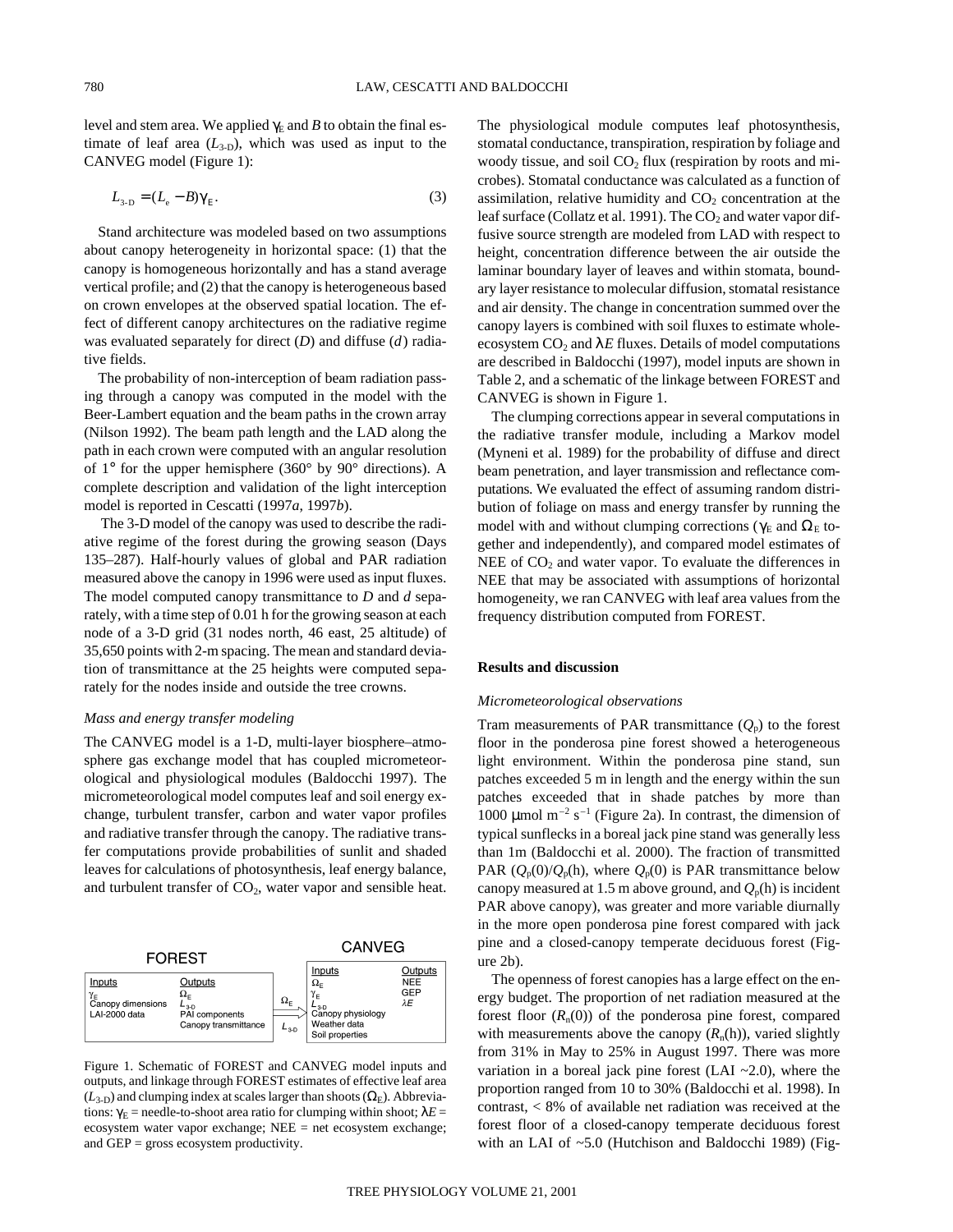| Description                                                                     | Value             | Reference                                                     |
|---------------------------------------------------------------------------------|-------------------|---------------------------------------------------------------|
| Latitude                                                                        | $44^{\circ}29'$ N | Law et al. $1999a$                                            |
| Longitude                                                                       | $121°37'$ W       | Law et al. $1999a$                                            |
| Maximum LAI ( $m^2$ projected $m^{-2}$ ground)                                  | 1.6               | FOREST model                                                  |
| Canopy height (m)                                                               | 34                | Law et al. $1999a$                                            |
| $V_{\rm cmax}$ at 25 °C (µmol m <sup>-2</sup> s <sup>-1</sup> )                 | 73                | Law et al. 2000b, Middleton et al. 1998, Sullivan et al. 1997 |
| $J_{\text{max}}$ (µmol m <sup>-2</sup> s <sup>-1</sup> )                        | 170               | Middleton et al. 1998, Sullivan et al. 1997                   |
| Ball-Berry constant, $k$                                                        | 8.0               | Harley and Baldocchi 1995                                     |
| Apparent quantum yield (mol $CO2$ (mol quanta) <sup>-1</sup> )                  | 0.04              | Law et al. 1999 <i>b</i>                                      |
| Element clumping index at scales larger than shoot, $\Omega_{\rm E}$            | 0.83              | FOREST model or tram data                                     |
| Needle-to-shoot area ratio for needle clumping within shoot, $\gamma_E$         | 1.29              | This study                                                    |
| Soil surface $CO_2$ flux at 25 °C ( $\mu$ mol m <sup>-2</sup> s <sup>-1</sup> ) | 3.9               | Law et al. $1999b$                                            |
| $Q_{10}$ for foliage respiration                                                | 2.0               | Harley and Baldocchi 1995                                     |
| $Q_{10}$ for sapwood respiration                                                | 2.02              | Harley and Baldocchi 1995                                     |
| Base temperature for photosynthesis, $Th$ (K)                                   | 311               | Collatz et al. 1991                                           |
| Activation energy, $E_a$ for $CO_2$ (J mol <sup>-1</sup> )                      | 65,120            | Lloyd and Taylor 1994                                         |
| Soil resistance to evaporation $(s m^{-1})$                                     | 816               | Camillo and Gurney 1986                                       |

Table 2. Key parameters for the CANVEG model.

ure 3). In the ponderosa pine forest, vapor pressure deficit (VPD) measured at 1 m height averaged only 0.1 kPa less than that measured above the canopy, indicating the sub-canopy



Figure 2. (a) Horizontal distribution of transmitted PAR (*Q*p) measured by the 36-m long tram in the ponderosa pine forest in July 1996 (Day 188), between 0810 and 0853 h (PST). Mean *Q*<sup>p</sup> was 169 µmol  $m^{-2}$  s<sup>-1</sup> (SD = 230 µmol m<sup>-2</sup> s<sup>-1</sup>). (b) Fraction of incident PAR transmitted below the canopy  $(Q_p(0)/Q_p(h))$  in three forests. Note the large diurnal variation in the more open *P*. *ponderosa* canopy that includes a large range of tree sizes (data sources: *Pinus banksiana*, Baldocchi et al. 1998; *Quercus*–*Carya* forest, Hutchison and Baldocchi 1989).

environment was closely coupled with the atmosphere (Jarvis 1986). Soil temperature (2-cm depth) often exceeded abovecanopy (45 m) air temperature (by 1.6 °C from May to October). Large amounts of radiation received at the forest floor have implications for respiration and NEE, because soil surface CO<sub>2</sub> efflux increases with temperature (Lloyd and Taylor 1994, Law et al. 1999*a*, 1999*b*).

Previously, Law et al. (2000*a*) showed that the ratio of gross ecosystem productivity (GEP) to transpiration, estimated from the combination of chamber and tower flux data, decreased with increasing VPD. Leaf-level studies have shown how *A*/*E* (assimilation to transpiration) decreased with VPD and temperature, and suggested that variation in the ratio can also be explained by the high degree of coupling of the vegetation and soil surface to the atmosphere (e.g., Jarvis 1986). Clearly, the degree of openness of the canopy affects this ratio.



Figure 3. Ratio of net radiation measured at the forest floor  $(R_n(0))$  to net radiation measured above the canopy  $(R_n(h))$  in relation to leaf area index (summer maximum LAI,  $m^2$  half surface area  $m^{-2}$  ground) of different forest types, including our site (*P*. *ponderosa*), boreal jack pine (*P*. *banksiana*; Baldocchi et al. 1998), boreal aspen (*P*. *tremuloides*; Black et al. 1996) and a temperate deciduous forest (*Quercus* and *Carya* spp.; Hutchison and Baldocchi 1989).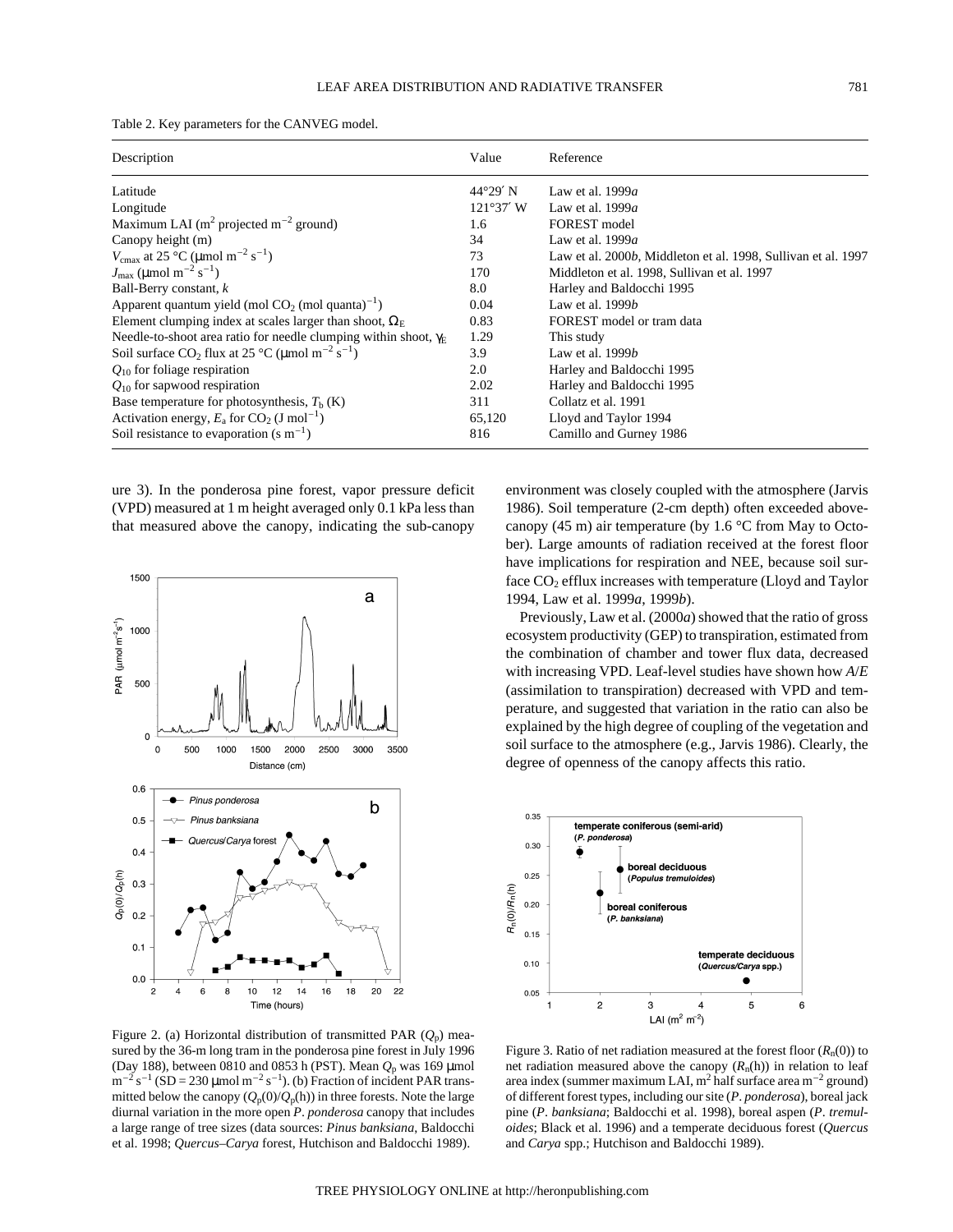As leaf area decreases, significant radiation flux reaches the forest floor, with the result that a substantial portion of  $\lambda E$  is derived from the understory and soils. Forest floor λ*E* ranged from 0.4 to 0.7 mm day<sup>-1</sup> through the year. The proportion of total latent heat flux  $(\lambda E)$  derived from the forest floor ranged from 22% in July to 55% in March, with higher proportions in the wet season than in the dry season (Figure 4). Compared with forests with different maximum LAI, the proportion of total λ*E* derived from the forest floor increased as leaf area became more sparse (Figure 5), and appeared to change little above LAI > 3 (Hutchison and Baldocchi 1989, Kelliher et al. 1990, Lafleur et al. 1993, Baldocchi et al. 1998). Figure 5 shows the modeled relationship for ponderosa pine using CANVEG, which also indicates an increase in the proportion of total λ*E* from the forest floor with decreasing LAI. Although  $\lambda E(0) / \lambda E(h)$  – LAI is not a functional relationship, it is useful to demonstrate that it can be inappropriate to model evaporation as a constant fraction of precipitation or total λ*E* through the year. Annual total  $\lambda E$  at our site was  $436 \pm 65$  mm in 1996 and  $400 \pm 60$  mm in 1997, and soil evaporation was ~38% of precipitation in both years, as determined from above- and below-canopy  $\lambda E$  measurements. In a previous modeling exercise, evaporation from the canopy and soil surface was assumed to be 15% of precipitation (Law et al. 2000*a*), which, combined with other factors (e.g., one-layer soil model), resulted in substantial underestimation of evaporation. A correlation such as that shown in Figure 5, enveloping evaporation in wet and dry conditions, could be used to scale soil evaporation or transpiration fractions of total λ*E* with maximum leaf area in such models.

## *Leaf area and clumping estimates*

Figure 6 illustrates the probability density function of point estimates of  $L_e$  on the 10,000-m<sup>2</sup> plot calculated from the LAI-2000 1-D model. The plot mean  $L_e$  was  $1.3 \pm 0.1$ . The measurements of  $L_e$  were corrected for the needle-to-shoot ratio for needle clumping within the shoot  $(\gamma_E)$ , the element clumping index at scales larger than shoot  $(\Omega_E)$ , and woody surface area index (*W*; Equations 1 and 2). Figure 7 shows the



Figure 4. Proportion of total latent heat flux (λ*E*(h)) derived from the forest floor  $(\lambda E(0))$  in the ponderosa pine forest was greatest during the wet season (March and May).



Figure 5. Proportion of total latent heat flux (λ*E*(h)) observed at the forest floor  $(\lambda E(0))$  increases as leaf area (summer maximum LAI, m<sup>2</sup> half surface area  $m^{-2}$  ground) becomes more sparse. The dashed line is  $\lambda E(0)/\lambda E(h)$  computed for different LAI values using the CANVEG model (including clumping factors).

shoot silhouettes for three shoot angles at 0 azimuth. The mean  $\gamma_E$  was similar seasonally; 1.29  $\pm$  0.04 in September 1997 and  $1.25 \pm 0.10$  in May 1999 (Table 3). Higher values of  $\gamma_E$  indicate more needle clumping. Seasonal change in needle biomass per shoot was 25%, and changes in needle and shoot area were 27 and 21%, respectively, lending support to the concept that  $\gamma_E$  increases with a greater change in needle area than silhouette area as new needles elongate. Chen et al. (1997) calculated γ<sub>E</sub> of 1.2 to 1.5 for young and old boreal jack pine (*Pinus banksiana* Lamb.) and found a comparable seasonal increase in  $\gamma_E$  from early to late summer as needle area within shoots increased more than shoot area. Values of γ<sup>E</sup> for red pine (*Pinus resinosa* Ait.), which has slightly shorter needles than other pine species, ranged from 1.6 (Deblond et al. 1994, corrected for half-surface area) to 2.1 (Chen and Cihlar 1995). Stenberg (1996) observed a range of  $\gamma_E$  between 1.25 and 2.5 for Scots pine (*Pinus sylvestris* L.), which has short, clustered needles. Studies have shown that sun-acclimated shoots have a larger  $\gamma$ <sub>E</sub> than shaded shoots, and pines in general have larger maximum  $\gamma_E$  than other conifer species (Leverenz and Hinckley



Figure 6. Probability density function of 242 LAI-2000 1-D inversion estimates of effective leaf area  $(L_e, m^2)$  half surface area  $m^{-2}$  ground) on the  $10,000 \text{--} \text{m}^2$  plot.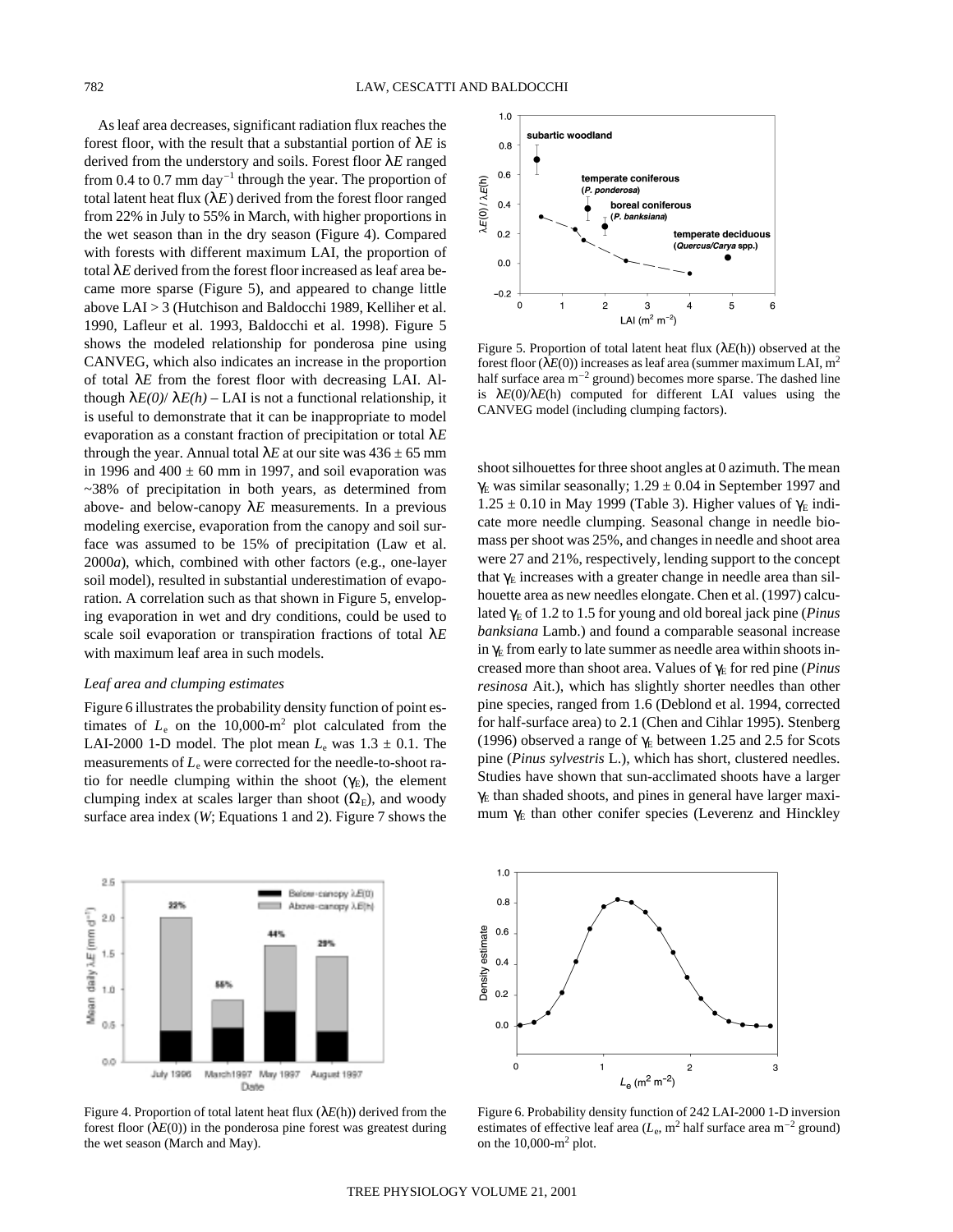

Figure 7. The silhouette of a ponderosa pine shoot at azimuth 0 and shoot angles of 0, 45 and  $90^\circ$ .

1990, Stenberg et al. 1995, Leverenz 1996, Sprugel et al. 1996, Stenberg 1996). At our site, the younger (45-year-old) trees are shaded more frequently than the old-growth trees. Leaf mass per unit area, foliar N/area, and  $\gamma_E$  decreased by 5, 18, and 24%, respectively, from the upper to lower canopy of the young trees, as expected in closed-canopy forests (Reich et al. 1997). The reverse was true for the old trees, with the highest values in the lower canopy. We found that the mean  $\gamma_E$  from mid-canopy of the young trees was 1.22 (SE 0.04), and 1.36 (SE 0.04) for the old-growth trees at full leaf.

The  $\Omega_E$  generally ranges from 0.65 to 1.0, with higher values indicating less canopy clumping. The  $\Omega_{\rm E}$  for a given site can change by as much as 20% with a 40° change in solar zenith angle (Chen 1996). Most reported values are within 0.1 of 0.75 (Chen et al. 1998). Inversion of the 3-D model yielded a  $\Omega$ <sub>E</sub> of 0.83 integrated over all solar zenith angles observed in summer (Table 3). We obtained the same results ( $\Omega_{\rm E}$  at 1 ra $dian = 0.83$ ) from gap analysis of the PAR data collected by the tram. We observed less clumping than in a mature jack pine stand in summer (0.75; Chen et al. 1998), and more clumping than in a 60-year-old red pine plantation (0.91; Chen and Cihlar 1995).

Half-stem surface area per unit ground area (*S*) from the FOREST model for the  $7,000\text{-}m^2$  plot was 0.23, and the estimate from simple modeling of the stem sections was 0.21. Woody surface area index  $(W)$  was 0.33 m<sup>2</sup> half-total wood area per m2 ground using the FOREST model estimate of *S* and our biomass estimate of half-branch area  $(B = 0.10)$ . The value of  $1 - \alpha$  from Equation 1 was 0.84 based on the  $L_e$  determined by the LAI-2000 and the 3-D model estimate of  $\Omega_{\rm E}$ . This is

Table 3. Leaf area (m<sup>2</sup> half surface area m<sup>-2</sup> ground) estimated by different methods. Effective leaf area (*L*e) was calculated from LAI-2000 measurements and a 1-D inversion model (LAI-2000 software). Variable  $\Omega_{\rm E}$ , calculated from the FOREST model, is the clumping index for scales larger than shoot. Variable  $\gamma_E$  is the needle-to-shoot area ratio for needle clumping within the shoot (Equation 2), and *L*hc is calculated from Equation 1. The 3-D FOREST model estimate (*L*3-D) was calculated from Equation 3.

| Variable                        | Leaf area  | n      |  |
|---------------------------------|------------|--------|--|
| W                               | 0.33       |        |  |
| $1-\alpha$                      | 0.84       |        |  |
| $\Omega_{\rm E}$                | 0.83       |        |  |
| $\gamma_{\rm E}$ (minimum leaf) | 1.25(0.10) | 6      |  |
| $\gamma_E$ (maximum leaf)       | 1.29(0.04) | 10     |  |
| $L_{\rm e}$                     | 1.3(0.1)   | 242    |  |
| $L_{\rm hc}$                    | 1.7        | 242    |  |
| $L_{3-D}$                       | 1.6(0.01)  | 28,000 |  |

similar to the values Chen et al. (1998) obtained for old black spruce (*Picea mariana* (Mill); 0.71) and young jack pine (*Pinus banksiana*; 0.72 to 0.95). Table 3 summarizes the leaf area and clumping estimates. The *L*<sub>hc</sub> was 1.69 using Equation 1, which assumes that wood is clumped in the same manner as foliage and likely results in an overestimate of leaf area.

## *Leaf area and canopy architecture from 3-D model*

The tree locations, canopy dimensions, and LAI-2000 sample locations used to compute radiative transfer and LAI with the 3-D model are shown in Figure 8. The 3-D model explained 62% of the variance in the spatial distribution of canopy transmittance. The LAD that minimized the square error between observed and predicted transmittances in the external, intermediate and inner crown layer were 0.36, 0.08 and 0.03 m<sup>2</sup>  $m<sup>-3</sup>$ , respectively. The surface area of single trees in the experimental plot was calculated from the product of LAD and vol-



Figure 8. Spatially explicit LAI-2000 measurements and measurements of canopy dimensions were used in a 3-D canopy model to reproduce stand geometry by accounting for position and crown shape of single trees on the plot. The solid circles indicate locations of LAI-2000 measurements that were well within the plot for the model inversion estimate of LAI.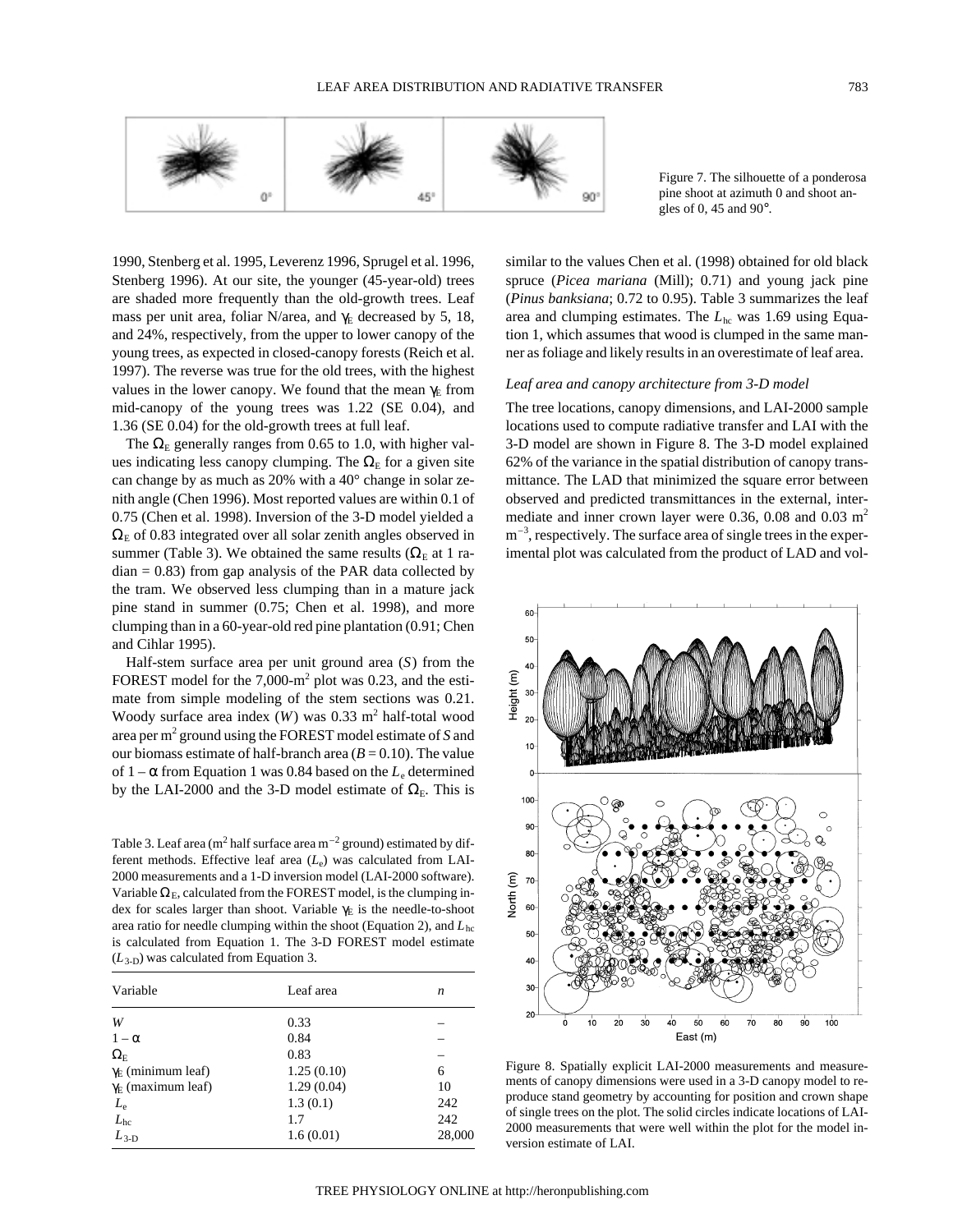

Figure 9. Values of *L*3-D computed by the 3-D model for each of 28,000 circular plots (8-m radius) spaced 0.5 m apart in a grid covering the 10,000-m<sup>2</sup> plot. The  $L_{3-D}$  value at the center of each circular plot is shown in gray tones.

ume of each crown layer. Using the  $\gamma_E$  of 1.29 in Equation 3, mean  $L_{3-D}$  was 1.63, 23% higher than  $L_{e}$ . Half of the total plant area index (PAI), which includes foliage and woody material, was calculated as  $PAI = L_{3-D} + B + S = 1.63 + 0.10 + 0.23 = 2.0$ .

To evaluate canopy heterogeneity,  $L_{3-D}$  was computed for each of 28,000 circular plots (8-m radius) spaced 0.5 m apart in a grid covering the  $10,000 \text{--} \text{m}^2$  plot. The  $L_{3-D}$  value at the center of each circular plot is shown in gray tones in Figure 9, and the frequency distribution of  $L_{3-D}$  in the 28,000 subplots is reported in Figure 10. Values of  $L_{3-D}$  ranged from 0 to 5 with an average of  $1.6$  (SD = 0.81) and a skewed distribution.

Based on the estimated surface area density in each crown layer and the vertical distribution of crown volumes, the vertical distribution of the different components of PAI (stems, branches and needles) was computed. Figure 11 shows the bimodal vertical distribution of surface area due to the multi-layered structure of the forest with two major layers of overstory and understory trees (Figure 8). Vertical distribution data are useful for multi-layer canopy gas exchange models (e.g., Law et al. 2000*b*).

# *Characterization of the radiative regime by 3-D model*

Figure 11 shows the mean vertical profile of canopy transmit-



Figure 10. Frequency distribution  $L_{3-D}$  from the 3-D modeling for 28,000 subplots within the 10,000-m<sup>2</sup> plot. Mean  $L_{3-D} = 1.6$  (SD = 0.81).

tance predicted by a 1-D model compared with the profile determined by the 3-D model. Results show that the penetration of radiative fluxes was greater when modeled in 3-D than in 1-D because of leaf clumping in crowns. The increase in PAR transmittance to the forest floor was 8% in direct radiation (39% at the forest floor from the 3-D model versus 31% from the 1-D model) and 5% in the diffuse flux (28% versus 23%). This is likely to be a function of leaf area, in that 1-D and 3-D model estimates of transmittance may converge at low and high leaf areas, and diverge at mid-range values. These are questions that can be addressed with sensitivity analyses.

Mean vertical profiles of light penetration in heterogeneous canopies do not offer a comprehensive view of the radiative regime. A quantitative estimation of the spatial variability in the radiative field is shown in Figure 12, where means and standard deviations of canopy transmittance in the 7,000-m<sup>2</sup> plot are presented separately for the space inside and outside of crowns. The large spatial variability in the direct radiation within the crown space of both the dominant and suppressed trees could affect the leaf and soil energy balance, and thus CO<sub>2</sub> exchange of the canopy.

## *Mass and energy transfer modeling*

The CANVEG model can simulate feedbacks between leaf temperature, energy balance, stomatal conductance and pho-

> Figure 11. Vertical distribution of plant area index (PAI), and components of PAI, showing the bimodal vertical distribution attributable to the multi-layered structure of the forest. The vertical profile of the mean canopy transmittance of direct and diffuse radiation predicted by a 1-D model is compared with that from the 3-D model. The penetration of radiative fluxes was greater when modeled in 3-D, showing that the 1-D model underestimated direct and diffuse transmittance by 8 and 5%, respectively.

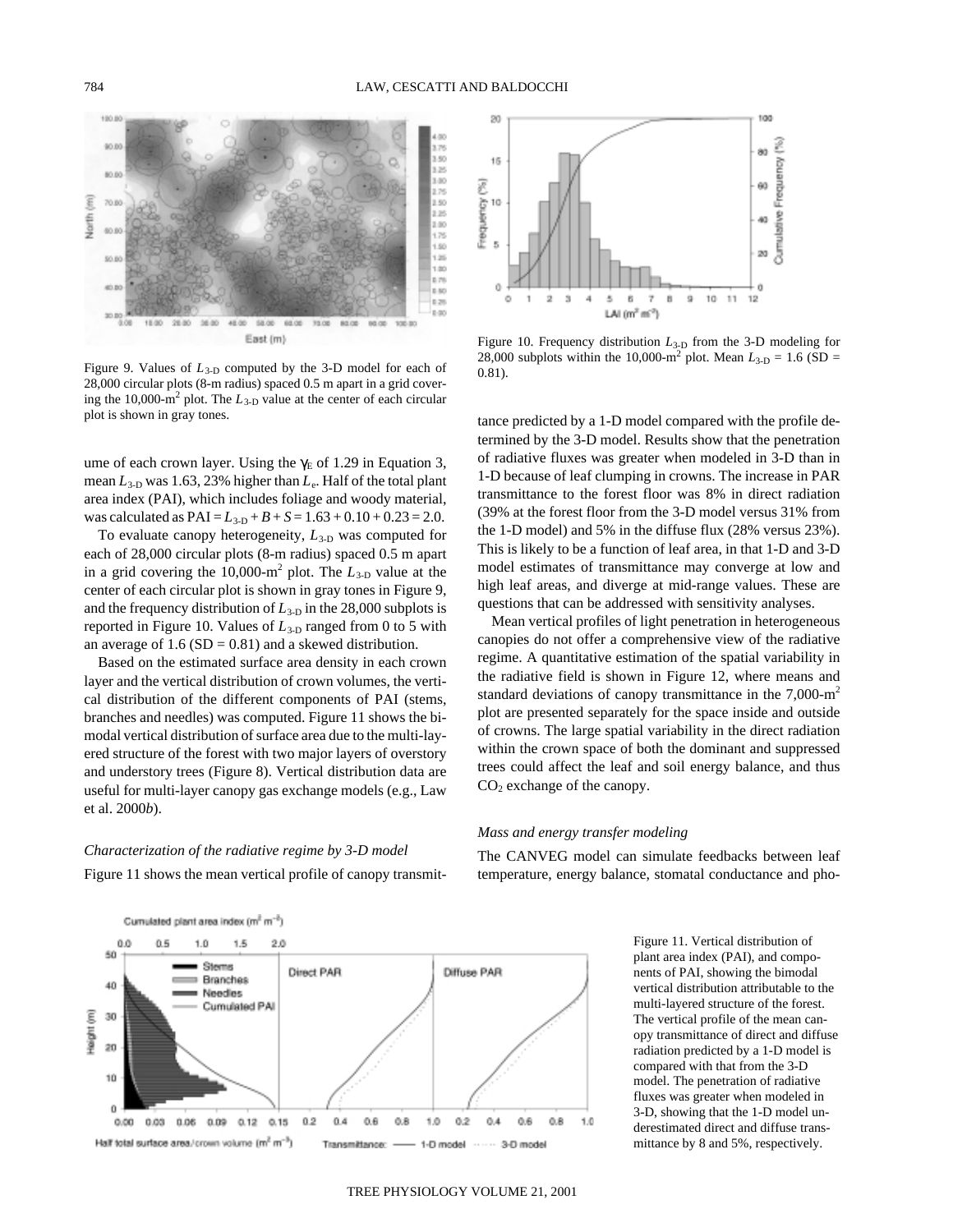

Figure 12. Spatial variation in canopy transmittance from the 3-D model, showing means and standard deviations in the  $7,000\text{-m}^2$  plot for the space inside and outside of crowns. Note the large spatial variation in direct radiation within the crown space.

tosynthesis, which are likely to be perturbed with variation in LAI. We evaluated the impact of clumping on annual fluxes of carbon dioxide and water (Table 4). Assuming random distribution of foliage ( $\gamma_E = \Omega_E = 1$ ) in CANVEG resulted in annual  $\lambda E$  that was only slightly lower (10%) than when clumping factors ( $\gamma_E = 1.29$ ,  $\Omega_E = 0.83$ ) were included; however, soil evaporation was underestimated by 40% when clumping factors were excluded. A random distribution assumption also resulted in a net carbon uptake that was 41% lower than when clumping factors were included (Figure 13, Table 4), net photosynthesis was lower by 3%, and total λ*E* was lower by 10%. The same comparisons at a hypothetical LAI of 5 showed a similar effect of reduced values on annual NEE estimates (37%) and  $\lambda E$  (12%), but a larger effect on net photosynthesis (20%), possibly because of substantial changes in sunlit and shaded fractions of foliage at the higher leaf area when clumping is assumed. The effect on annual NEE of including  $\gamma_E$  alone or  $\Omega_E$  alone was similar (59 and 54%, respectively) compared with annual NEE when random distribution was assumed, so clearly all scales of clumping need to be addressed in simulating processes of this forest. Our past work, in a closed-canopy deciduous forest showed that clumping had a marked impact on canopy photosynthesis (Baldocchi and Harley 1995). Work on the sparser ponderosa pine stand has demonstrated that the impact of clumping on photosynthesis



Figure 13. Mean daily net ecosystem exchange (NEE) estimated from CANVEG, based on assuming random distribution of foliage ( $\gamma_E$  =  $\Omega_{\rm E} = 1$ ), clumping at all scales ( $\gamma_{\rm E} = 1.29$ ,  $\Omega_{\rm E} = 0.83$ ), and various combinations at measured LAI and at LAI 5. Negative NEE values indicate more net carbon uptake by vegetation. The NEE was affected more than any other variable, and net photosynthesis was affected more at higher leaf areas.

diminishes as leaf area decreases, even though the clumping in crowns is great. This finding has implications for the application of biogeochemical models that ignore leaf clumping and its effects on light transfer and photosynthesis. The errors are smaller than one would have surmised working only with broad-leaved canopies. Such a finding emphasizes the importance of working across a spectrum of forest types.

Further work is required to determine how 3-D predictions of foliage distribution may be simplified for 1-D modeling of  $CO<sub>2</sub>$ and water vapor exchange. In the meantime, a combination of micrometeorological and ecological measurements will allow us to continue to evaluate responses of open-canopied forests to environmental factors at multiple scales.

## **Acknowledgments**

This study was funded by NASA (grants #NAGW-4436 and #NAG5-7551) and by the Province of Trento, Italy (DL 14616). We thank Steve Van Tuyl and Will Hutchinson for their contributions to field and laboratory measurements, and to Lisa Ganio for her statistical advice. We thank Dr. Richard Waring for constructive comments

Table 4. Estimates from CANVEG of annual net ecosystem exchange (NEE, negative value indicates net uptake by vegetation), net photosynthesis ( $P_n$ ), gross ecosystem production (GEP), water vapor exchange ( $\lambda E$ ), and soil evaporation ( $\lambda E_{\text{soil}}$ ), assuming random distribution of foliage ( $\gamma_E = \Omega_E = 1$ ) versus inclusion of clumping factors ( $\gamma_E = 1.29$ ,  $\Omega_E = 0.83$ ).

| <b>Hypothesis</b>                              | NEE (g C m <sup>-2</sup> year <sup>-1</sup> ) $P_n$ (g C m <sup>-2</sup> year <sup>-1</sup> ) GEP (g C m <sup>-2</sup> year <sup>-1</sup> ) $\lambda E$ (mm year <sup>-1</sup> ) $\lambda E_{\text{solid}}$ (mm year <sup>-1</sup> ) |      |      |     |          |
|------------------------------------------------|--------------------------------------------------------------------------------------------------------------------------------------------------------------------------------------------------------------------------------------|------|------|-----|----------|
| $\gamma_{\rm E} = 1.29, \Omega_{\rm E} = 0.83$ | $-70$                                                                                                                                                                                                                                | 1117 | 1267 | 409 | 58       |
| $\gamma_{\rm E}=\Omega_{\rm E}=1$              | $-41$                                                                                                                                                                                                                                | 1087 | 1236 | 367 | 35       |
| $\gamma_{\rm E} = 1.29, \Omega_{\rm E} = 1$    | $-65$                                                                                                                                                                                                                                | 1111 | 1262 | 385 | 41       |
| $\gamma_{\rm E}=1, \Omega_{\rm E}=0.83$        | $-63$                                                                                                                                                                                                                                | 1109 | 1260 | 377 | 33       |
| LAI = 5; $\gamma_E = 1.29$ , $\Omega_E = 0.83$ | $-1367$                                                                                                                                                                                                                              | 2545 | 2903 | 761 | $\equiv$ |
| LAI = 5; $\gamma_{\rm E} = \Omega_{\rm E} = 1$ | $-855$                                                                                                                                                                                                                               | 2033 | 2379 | 666 |          |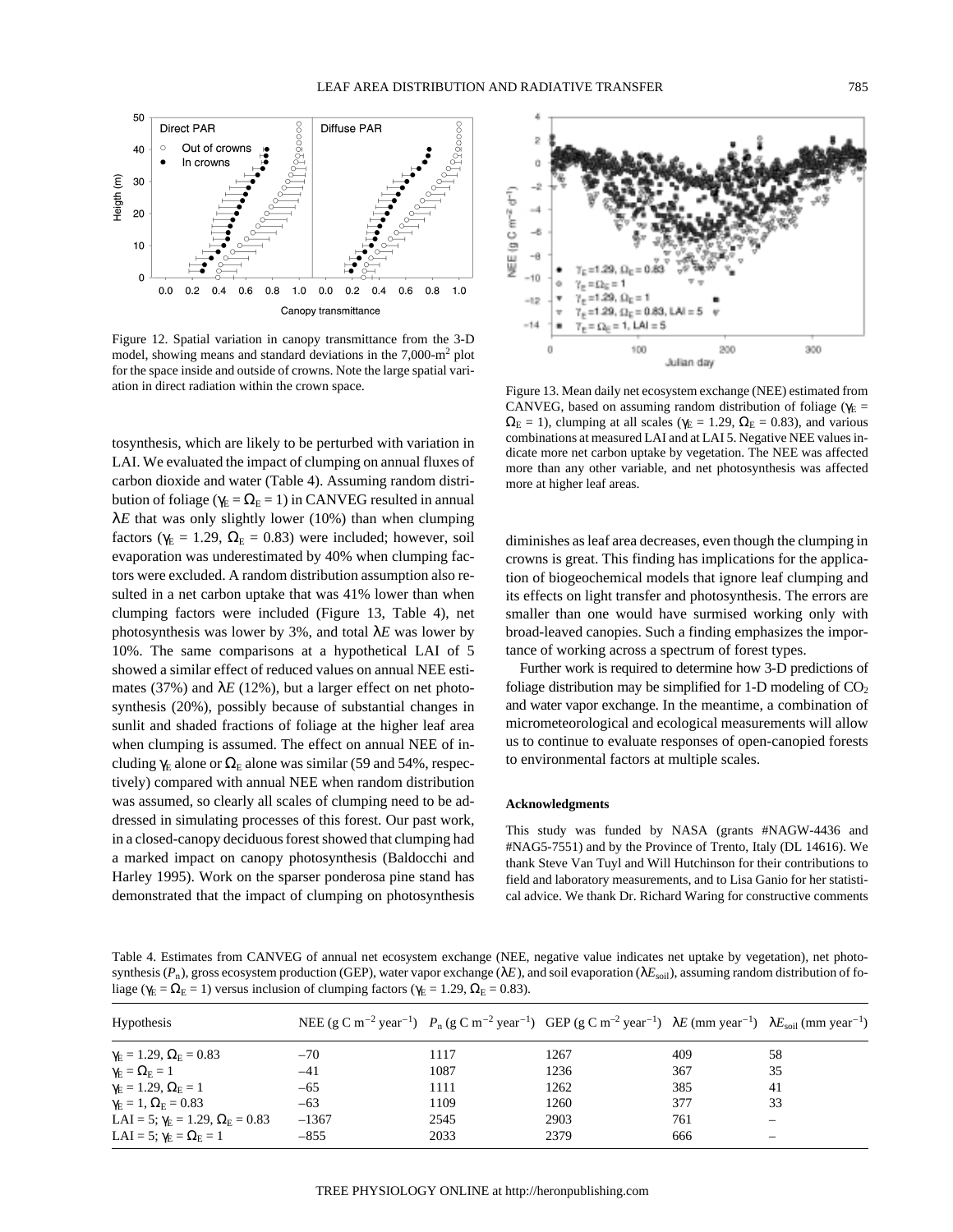on an earlier version of this manuscript, and Peter Anthoni for providing eddy flux data and advice on analysis. We gratefully acknowledge the assistance of the Sisters Ranger District of the US Forest Service in establishing the study site, which is located in a Research Natural Area—an area selected to represent vegetation types in a natural condition.

### **References**

- Ågren, G.I., R.E. McMurtrie, W.J. Parton, J.Pastor and H.H. Shugart. 1991. State-of-the-art of models of production–decomposition linkages in conifer and grassland ecosystems. Ecol. Appl. 1: 118–138.
- Anthoni, P.M., B.E. Law and M.H. Unsworth. 1999. Carbon and water vapor exchange of an open-canopied ponderosa pine ecosystem. Agric. For. Meteorol. 95:151–168.
- Baldocchi, D.D. 1997. Measuring and modelling carbon dioxide and water vapour exchange over a temperate broad-leaved forest during the 1995 summer drought. Plant Cell Environ. 20:1108–1122.
- Baldocchi, D.D. and P.C. Harley. 1995. Scaling carbon dioxide and water vapour exchange from leaf to canopy in a deciduous forest. II. Model testing and application. Plant Cell Environ. 18: 1157–1173.
- Baldocchi, D.D., C.A. Vogel, and B. Hall. 1998. Seasonal variation of energy and water vapor exchange rates above and below a boreal jack pine forest canopy. J. Geophys. Res. 102:28,939–28,952.
- Baldocchi, D.D., F.M. Kelliher, T.A. Black and P.J. Jarvis. 2000. Climate and vegetation controls on boreal zone energy exchange. Global Change Biol. 6:69–83.
- Black, T.A., G. den Hartog, H.H. Heumann, P.D. Blanken, P.C. Yang, C. Russell, Z. Nesic, X. Lee, S.G. Chen, R. Staebler and M.D. Novak. 1996. Annual cycles of water vapour and carbon dioxide fluxes in and above a boreal aspen forest. Global Change Biol. 2:219–229.
- Camillo, P.J. and R.J. Gurney. 1986. A resistant parameter for bare-soil evaporation models. Soil Sci. 141:95–105.
- Cescatti, A. 1997*a*. Modelling the radiative transfer in discontinuous canopies of asymmetric crowns. I. Model structure and algorithms. Ecol. Model. 101:263–274.
- Cescatti, A. 1997*b*. Modelling the radiative transfer in discontinuous canopies of asymmetric crowns. II. Model testing and application in a Norway spruce stand. Ecol. Model. 101:275–284.
- Chen, J.M. 1996. Optically-based methods for measuring seasonal variation of leaf area index in boreal conifer stands. Agric. For. Meteorol. 80:135–163.
- Chen, J.M. and J. Cihlar. 1995. Plant canopy gap-size analysis theory for improving optical measurements of leaf-area index. Appl. Optics 34:6211–6222.
- Chen, J.M., P.D. Blanken, T.A. Black, M. Guilbeault and S. Chen. 1997. Radiation regime and canopy architecture in a boreal aspen forest. Agric. For. Meteorol. 86:107–125.
- Chen, J.M., P.M. Rich, S.T. Gower, J.M. Norman and S. Plummer. 1998. Leaf area index of boreal forests: Theory, techniques, and measurements. J. Geophys. Res. 102:29,429–29,443.
- Collatz, G.J., J.T. Ball, C. Grivet and J.A. Berry. 1991. Regulation of stomatal conductance and transpiration: a physiological model of canopy processes. Agric. For. Meteorol. 54:107–136.
- Deblonde, G., M. Penner and A. Royer. 1994. Measuring leaf area index with the LI-COR LAI-2000 in pine stands. Ecology 75: 1507–1511.
- Gholz, H.L. 1982. Environmental limits on aboveground net primary production, leaf area, and biomass in vegetation zones of the Pacific Northwest. Ecology 63:469–481.
- Gower, S.T. and J.M. Norman. 1991. Rapid estimation of leaf area index in conifer and broad-leaf plantations. Ecology 72:1896–1900.
- Gower, S.T., J.G. Vogel, J.M. Norman, C.J. Kucharik, S.J. Steele and T.K. Stow. 1998. Carbon distribution and aboveground net primary production in aspen, jack pine, and black spruce stands in Saskatchewan and Manitoba, Canada. J. Geophys. Res. 102: 29,029–29,041.
- Harley, P.C. and D.D. Baldocchi. 1995. Scaling carbon dioxide and water vapour exchange from leaf to canopy in a deciduous forest. I. Leaf model parametrization. Plant Cell Environ. 18:1146–1156.
- Hutchison, B.A. and D.D. Baldocchi. 1989. Forest meteorology. *In* Analysis of Biogeochemical Cycling Processes in Walker Branch Watershed. Eds. D.W. Johnson and R.I. van Hook. Springer-Verlag, New York, pp 21–95.
- Jarvis, P.G. 1985. Transpiration and assimilation of tree and agricultural crops: the 'omega factor.' *In* Attributes of Trees as Crop Plants. Eds. M. G. R. Cannell and J. E. Jackson. Institute of Terrestrial Ecology, U.K., pp 460–479.
- Jarvis, P.G. 1986. Coupling of carbon and water interactions in forest stands. Tree Physiol. 2:347–368.
- Jarvis, P.G. and J.W. Leverenz. 1983. Productivity of temperate, deciduous and evergreen forests. *In* Physiological Plan Ecology IV. Ecosystem Processes, Mineral Cycling, Productivity and Man's Influence. Eds. O.L. Lange, P.S. Nobel, C.B. Osmond and H. Ziegler. Springer-Verlag, Berlin, pp 233–280.
- Kelliher, F.M., D. Whitehead, K.J. McAneney and M.J. Judd. 1990. Partitioning evapotranspiration into tree and understorey components in two young *Pinus radiata* D. Don stands. Agric. For. Meteorol. 50:211–227.
- Lafleur, P.M., A.V. Renzetti and R. Bello. 1993. Seasonal changes in the radiation balance of subarctic forest and tundra. Arctic Alp. Res. 25:32–36.
- Law, B.E., M.G. Ryan and P.M. Anthoni. 1999*a*. Seasonal and annual respiration of a ponderosa pine ecosystem. Global Change Biol. 5: 169–182.
- Law, B.E., D.D. Baldocchi and P.M. Anthoni. 1999*b*. Below-canopy and soil  $CO<sub>2</sub>$  fluxes in a ponderosa pine forest. Agric. For. Meteorol. 94:13–30.
- Law, B.E., R.H. Waring, P.M. Anthoni and J.D. Aber. 2000*a*. Measurements of gross and net ecosystem productivity and water vapor exchange of a *Pinus ponderosa* ecosystem, and an evaluation of two generalized models. Global Change Biol. 6:155–168.
- Law, B.E., M. Williams, P.M. Anthoni, D.D. Baldocchi and M.H. Unsworth. 2000*b*. Measuring and modeling seasonal variation of carbon dioxide and water vapor exchange of a *Pinus ponderosa* forest subject to soil water deficit. Global Change Biol. 6:613–630.
- Leverenz, J.W. 1996. Shade-shoot structure, photosynthetic performance in the field, and photosynthetic capacity of evergreen conifers. Tree Physiol. 16:109–114.
- Leverenz, J.W. and T.M. Hinckley. 1990. Shoot structure, leaf area index and productivity of evergreen conifer stands. Tree Physiol. 6: 135–149.
- Lloyd, J. and J.A. Taylor. 1994. On the temperature dependence of soil respiration. Funct. Ecol. 8:315–323.
- Meyers, T.P., B.J. Huebert and B.B. Hicks. 1989.  $HNO<sub>3</sub>$  deposition to a deciduous forest. Boundary-Layer Meteorol. 49:395–406.
- Middleton, E.M., J.H. Sullivan, B.D. Bovard, A.J. Deluca, S.S. Chan and T.A. Cannon. 1998. Seasonal variability in foliar characteristics and physiology for boreal forest species at the five Saskatchewan tower sites during the 1994 Boreal Ecosystem–Atmosphere Study. J. Geophys. Res. 102:28,831–28,844.
- Myneni, R., J. Ross and G. Asrar. 1989. A review on the theory of photon transport in leaf canopies. Agric. For. Meteorol. 45:1–153.